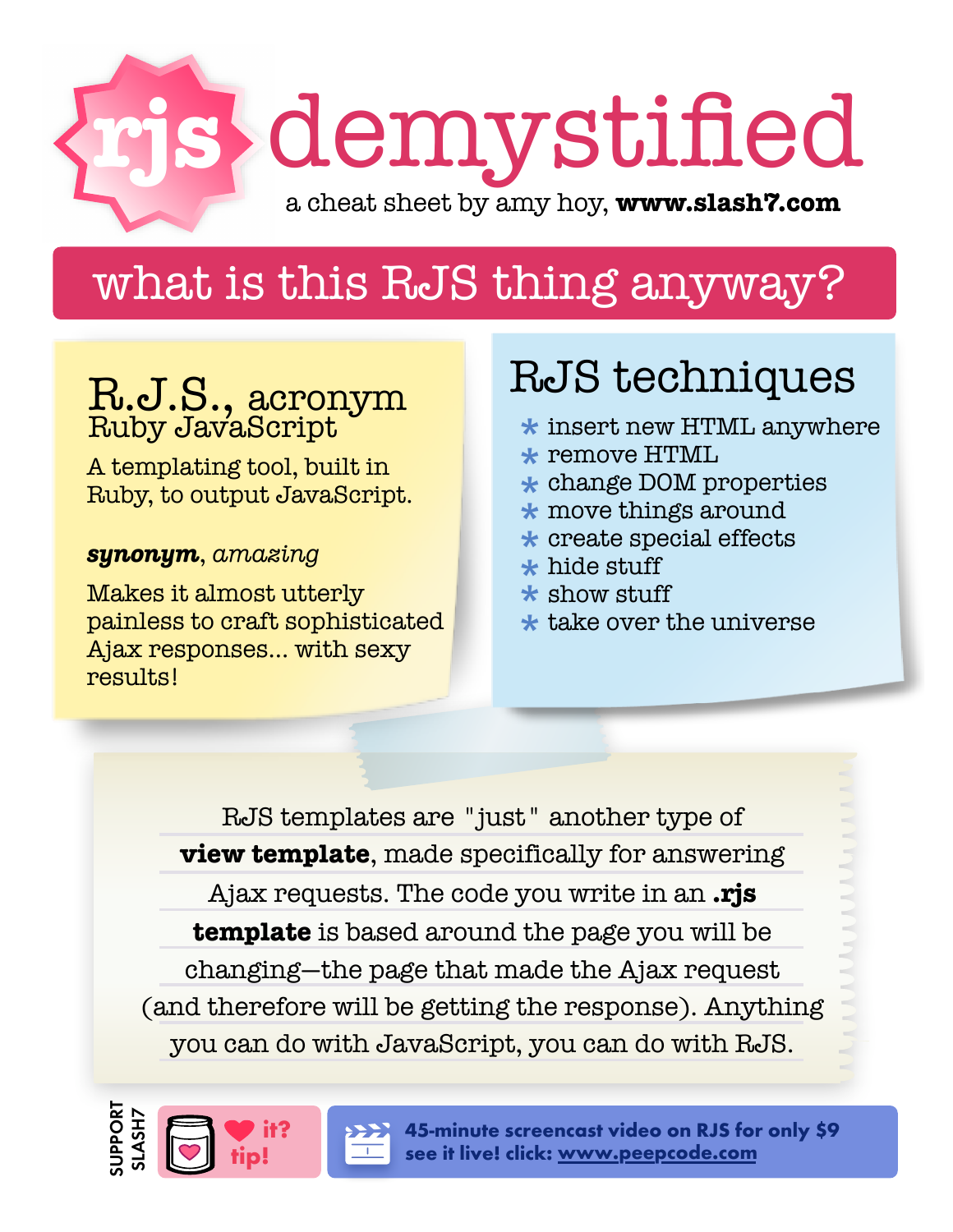### here's how it works!



[a cheat sheet by amy hoy,](http://www.slash7.com/) **www.slash7.com**

45-minute RJS screencast [only \\$9! peepcode.com](http://peepcode.com/articles/2006/08/13/rjs-templates)